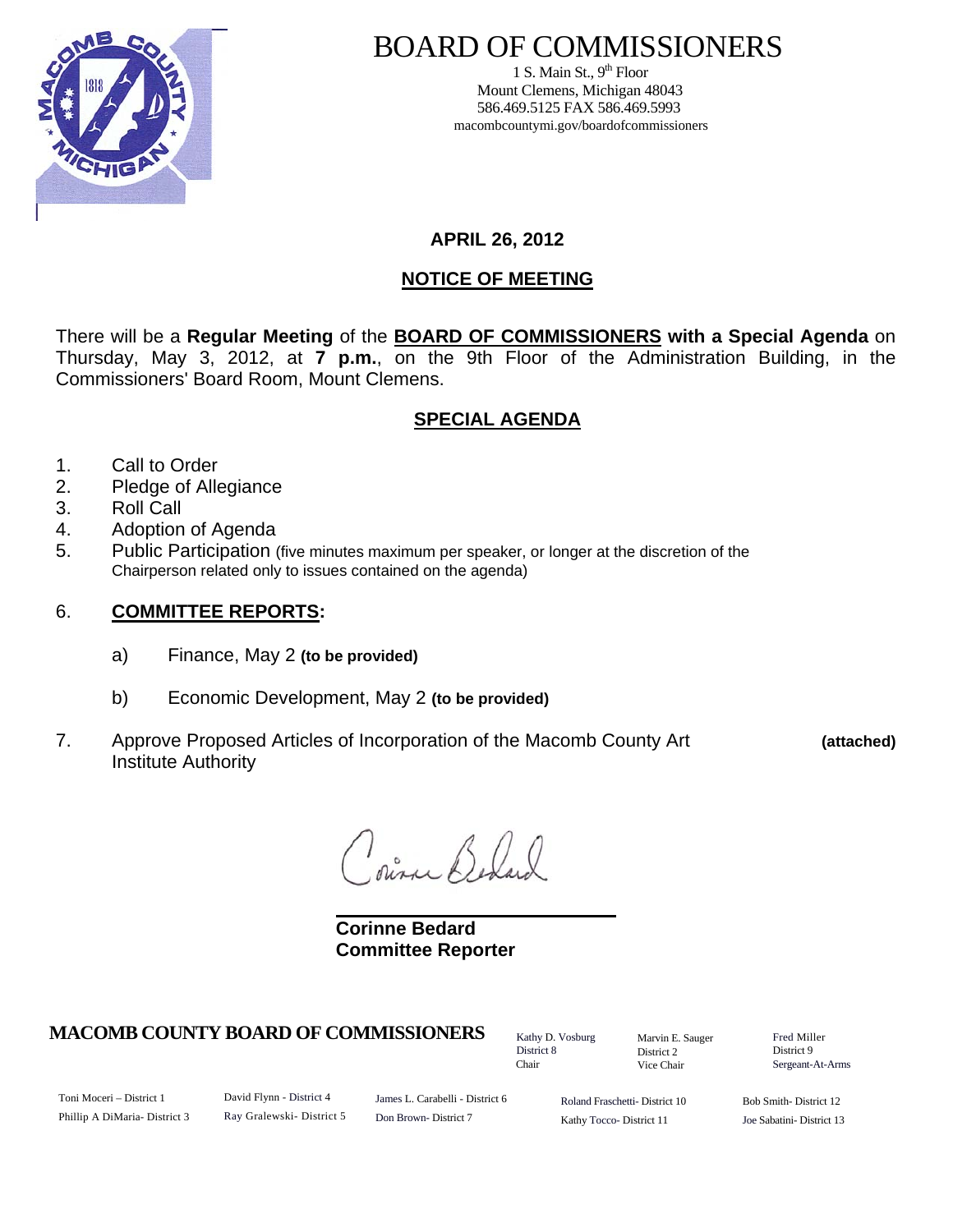**RESOLUTION NO. \_\_\_\_\_\_\_\_\_\_\_\_\_ FULL BOARD MEETING DATE:\_\_\_\_\_\_\_\_\_\_\_\_\_\_\_\_\_\_** 

**AGENDA ITEM:\_\_\_\_\_\_\_\_\_\_\_\_\_\_\_\_\_\_\_\_\_\_\_\_\_\_\_\_\_\_** 

## **MACOMB COUNTY, MICHIGAN**

**RESOLUTION TO** approve the proposed Articles of Incorporation of the Macomb County Art Institute Authority

**INTRODUCED BY:** Kathy Vosburg, Chair

**COMMITTEE/MEETING DATE** Special Full Board 5-3-12

 $\overline{a}$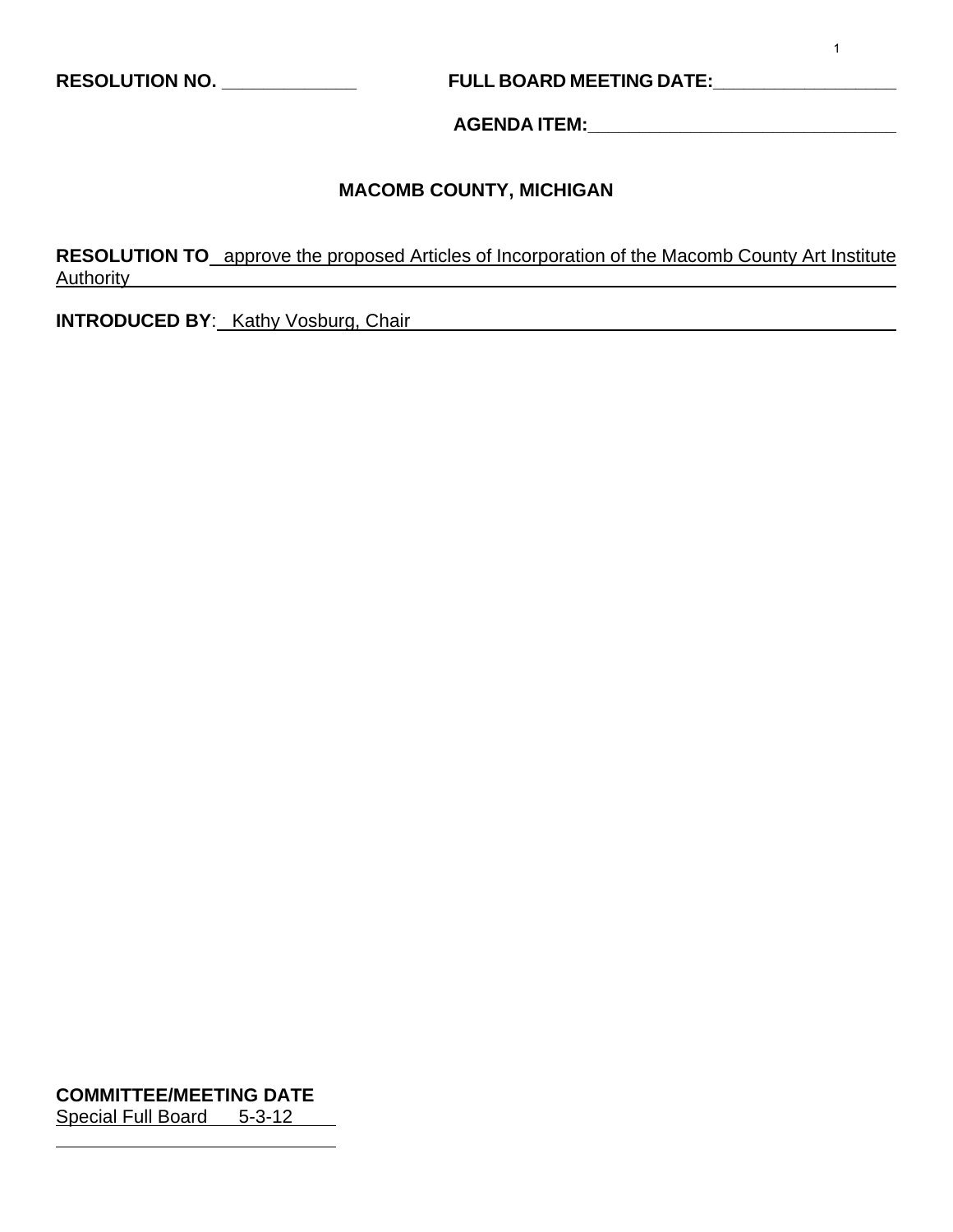These Articles of Incorporation are adopted by the Macomb County Board of Commissioners (Commission) to form an Art Institute Authority pursuant to the Art Institute Authorities Act, Act 296 of the Public Acts of 2010, MCL 123.1201, *et seq.* (Act).

#### **ARTICLE 1 – NAME**

The name of the Authority is the Macomb County Art Institute Authority (Authority).

#### **ARTICLE 2 - PURPOSES**

The purposes for which the Authority is organized are to:

- 1. support the operation of The Detroit Institute of Arts (DIA), an encyclopedic art museum, and the facilities where the DIA operates;
- 2. enhance the world-class art collection of the DIA;
- 3. contract for art institute services with a world-class art institute services provider that will provide meaningful and educational experiences involving the appreciation of an encyclopedic art museum; and
- 4. engage in any activity and exercise any and all powers incidental or necessary for the accomplishment of the purposes of its formation.

#### **ARTICLE 3 – BOARD OF DIRECTORS**

- 1. Appointments. The board of directors (Board) shall consist of seven (7) members. Two members shall be appointed the County Executive for Macomb County without Commission confirmation. Two members shall be appointed by the Commission without County Executive confirmation. Three members shall be appointed by the County Executive with confirmation by the Commission. These three members shall consist of one representative from the Intermediate School District, one representative from the Macomb Community College, and one representative from the public with a background, experience or active involvement in the art community in Macomb County.
- 2. Term of Office. The terms of the members constituting the first Board shall be for three (3) years. The terms of succeeding members shall be for two (2) years. The initial terms of each member shall commence upon acceptance of the appointment and shall terminate on April 30<sup>th</sup>, 2015. The terms of succeeding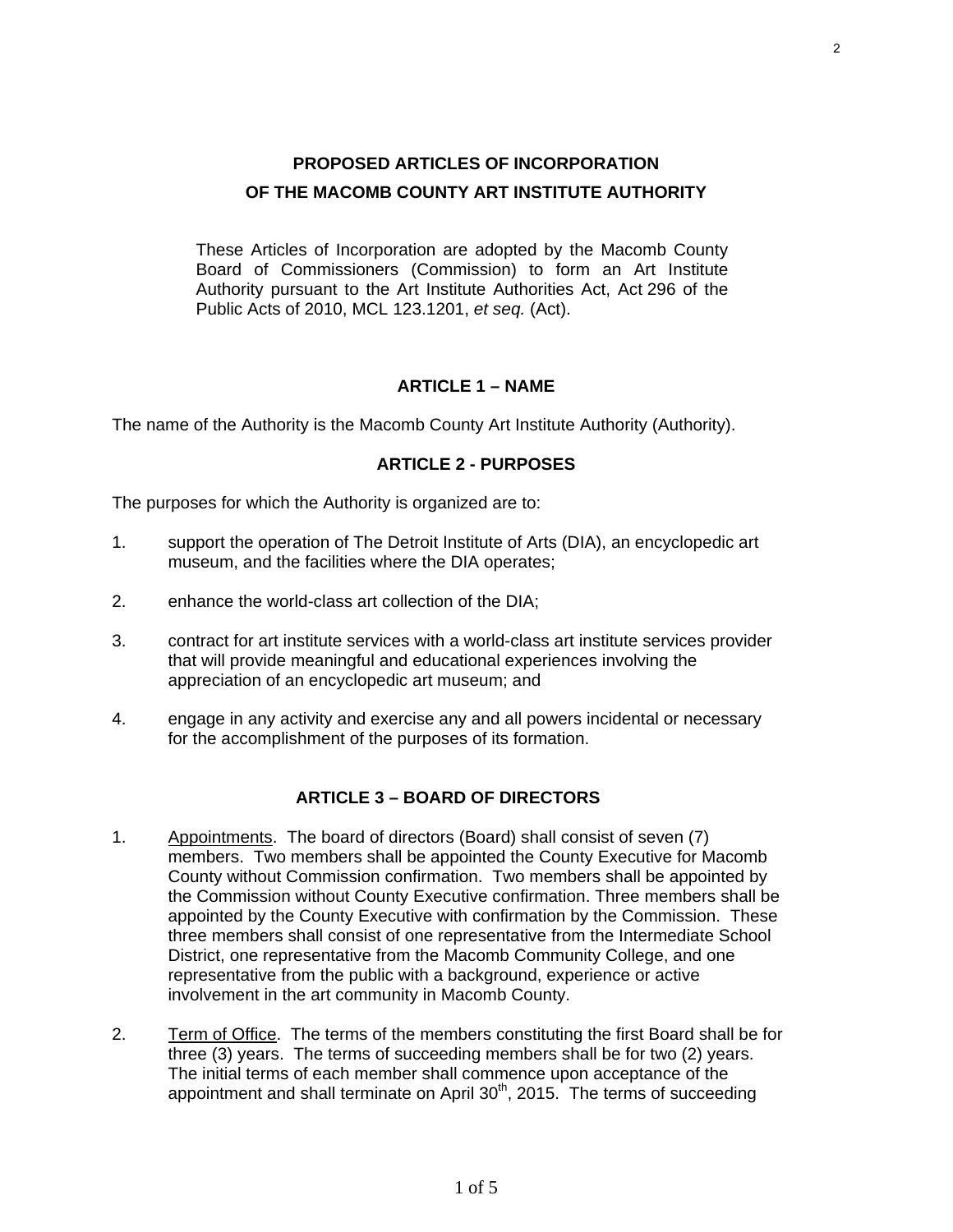members shall commence on May 1st. A member shall serve until his or her successor is appointed.

- 3. Qualifications. Members shall meet the following qualifications:
	- (a) Each member shall be a resident of the County of Macomb, Michigan;
	- (b) Each member shall be at least 18 years of age; and
	- (c) No member shall be an employee, officer, or director of the Detroit Institute of Arts, Inc.
- 4. Removal. The Commission may remove a member for good cause after a public hearing.
- 5. Vacancies. A vacancy shall occur upon the happening of any of the events set forth in Section 3 of 1846 RS 15, MCL 201.3; resignation of a member or removal by the Commission. Vacancies shall be filled in the same manner the original appointment was made and shall be for the period of the unexpired term of the replaced member.
- 6. Bylaws. The Board may adopt and amend bylaws to govern its procedures and business affairs.
- 7. Voting. Each member shall be a voting member.
- 8. Quorum. A majority of the members of the Board shall constitute a quorum for the purpose of conducting business and exercising the powers of the Authority. The Board may transact business or take any action consistent with the Act and these Articles with an affirmative vote of a majority of the Board members present, unless the Authority's Bylaws provide otherwise.
- 9. Compensation. No member shall receive compensation for services rendered as a member of the Board, except members are entitled to reimbursement for reasonable expenses, including for travel previously authorized by the Board, incurred in the discharge of his/her duties.

#### **ARTICLE 4 - OFFICERS**

- 1. Officers. The Board shall elect a chairperson, secretary, treasurer and other officers it deems appropriate at its first meeting. Except as specifically set forth in these Articles, the qualifications, powers, duties and terms of offices shall be set forth in the Bylaws. At any time when Bylaws are not adopted, officers shall serve a term of one year or until their successors are elected.
- 2. Chairperson. The Chairperson of the Board shall preside at all meetings of the Board. The Chairperson shall, under the direction of the Board, have the power, on behalf of the Board, to perform all acts, execute and deliver all documents and take all steps that the Chairperson may deem necessary or advisable in order to effectuate the actions and policies of the Board.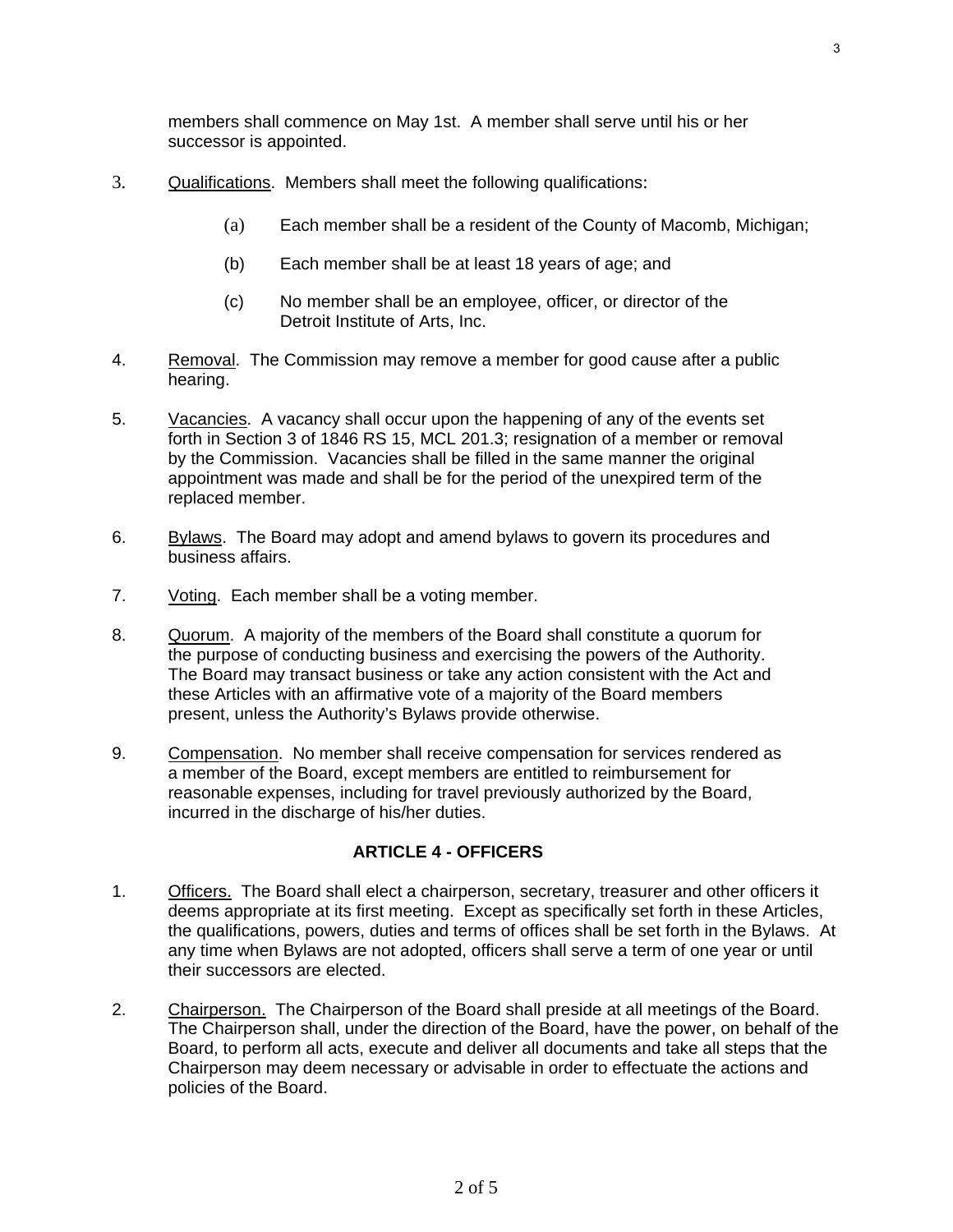- 3. Secretary. The Secretary shall keep the minutes of all meetings of the Board and committees thereof in books provided for that purpose. The Secretary shall do and perform such other duties as may be fixed by or incidental to these Articles or the Bylaws, or as may be from time to time assigned by the Board.
- 4. Treasurer. The Treasurer shall perform all acts incidental to the position of Treasurer as fixed by or incidental to these Articles or the Bylaws or as may be from time to time assigned by the Board.

### **ARTICLE 5 - POWERS AND DUTIES**

- 1. The Authority is a public body corporate with the power to sue and be sued in any court of the State of Michigan and is an authority under Section 6 of Article IX of the Michigan Constitution of 1963.
- 2. The Authority shall have all powers necessary to carry out the purposes of its formation and all things incidental to carrying out the purposes of its formation, including those powers specified by the Act and these Articles. The enumeration of specific powers shall not be construed as a limitation on the general powers of the Authority.
- 3. The Authority may contract for art institute services with an encyclopedic art institute services provider and any such contract shall require the art institute services provider to use funds received from the Authority exclusively to support the operations of art institute services and the operation of the DIA and the facilities where the DIA operates. The Authority shall execute the contract prior to the vote for the tax levy permitted by the Act.
- 4. If approved by the electors**,** the Authority may levy a tax of not more than 0.2 mill for a period of not more than 10 years on all of the taxable property within Macomb County for the purpose of providing revenue to an art institute services provider in accordance with MCL 123.1201, *et seq*. The tax shall not be levied unless art institute authorities have been established in Wayne and Oakland Counties and the electors in Wayne and Oakland Counties have approved the tax levied by their respective authority.
- 5. The Authority shall transfer all funds received from the unit of government collecting a tax levied by the Authority that are remaining after payment of expenses authorized by the Act and these Articles of Incorporation to the art institute services provider with which it has contracted within ten (10) business days of receipt.
- 6. The Authority's contract with the art institute services provider shall include preferences or benefits for the residents of Macomb County, if the electors in Macomb County approved the tax levied by the Authority. Preferences or benefits include, but are not limited to, waiver of admission fees for residents of Macomb County, discounted membership fees, discounts for school children and access to educational programs.
- 7. The Authority may contract for or retain professional services or enter into contracts incidental or necessary for the accomplishment of the Act.
- 8. The Authority shall reimburse all governmental units for actual costs incurred in the election of a tax levied by the Authority, as required by the Act.

3 of 5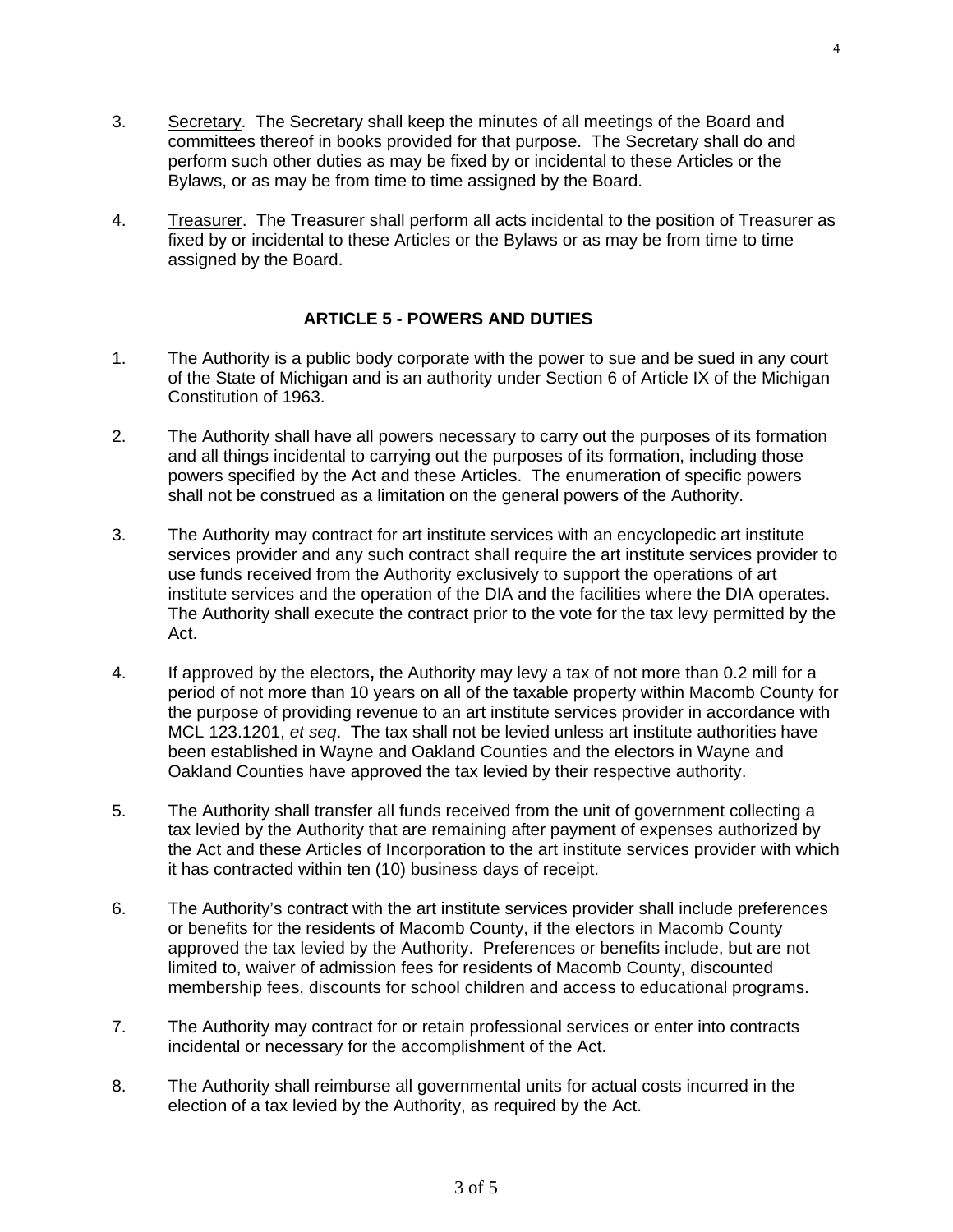5

- 9. The Authority shall not obtain an interest in real property.
- 10. The Authority shall not participate in the governance of an art institute.
- 11. The Board shall obtain an annual audit of the Authority, and shall report on the audit and auditing procedures, as provided by Sections 6 to 13 of the Uniform Budgeting and Accounting Act, 1968 PA 2, MCL 141.426 to 141.433. The audit shall also be in accordance with generally accepted government auditing standards as promulgated by the Unites States General Accounting Office and shall satisfy federal regulations relating to federal grant compliance audit requirements.
- 12. The Authority shall prepare budgets and appropriations acts in the manner provided by Sections 14 to 19 of the Uniform Budgeting and Accounting Act, 1968 PA 2, MCL 141.434 to 141.439.
- 13. If the Authority ends a fiscal year in a deficit condition, it shall file a financial plan to correct the deficit condition in the same manner as provided in Section 21(2) of the Glenn Steil State Revenue Sharing Act of 1971, 1971 PA 140, MCL 141.921.
- 14. The Board may authorize funds of the Authority to be invested or deposited, on a temporary basis, in any investment or depository authorized under Section 1 of 1943 PA 20, MCL 129.91 before being transferred to an art institute services provider.
- 15. The Authority shall conduct its business at public meetings held in compliance with the Open Meetings Act, 1976 PA 267, MCL 15.261 *et seq*. Notices and minutes will be forwarded to the Macomb County Board of Commissioners for posting as the Board of Commissioners determines.
- 16. Writings prepared, owned or used by the Authority in the performance of an official function shall be made available in compliance with the Freedom of Information Act, 1976 PA 442, MCL 15.231 *et seq*.
- 17. The Authority will report annually to the Board of Commissioners on the status of the contract between the Authority and the Detroit Institute of Arts, the required audit, and any line item expenditures made by the Authority.
- 18. Terms and phrases used in these Articles shall have the meanings prescribed in the Act.

## **ARTICLE 6 - AMENDMENTS TO THE ARTICLES OF INCORPORATION**

These Articles of Incorporation may be amended by adoption of a resolution approving the amendment by the Commission.

## 0B**ARTICLE 7 - PUBLICATION AND FILING**

These Articles or amendments to these Articles shall be published not less than once in a newspaper generally circulated within Macomb County, prior to adoption by the Commission. The Macomb County Clerk shall endorse the Articles and any amendments to the Articles, as